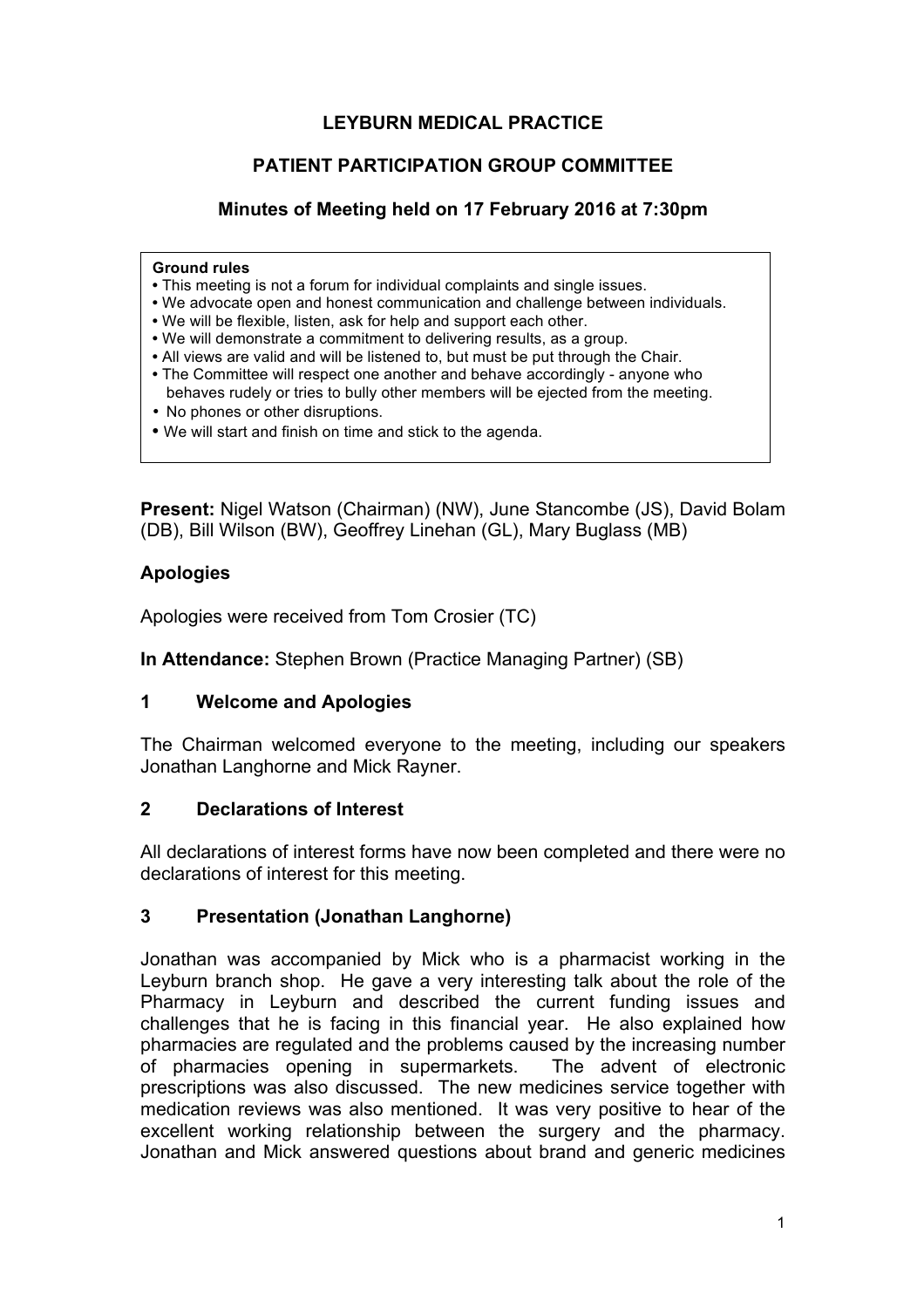and supply problems. They were thanked by the Chairman for their enlightening presentation.

# **4 Minutes Of The Last Meeting And Matters Arising**

The minutes of the last meeting were agreed.

# **5 Correspondence Received/Meetings Attended**

DB reported that he had no further information about the ambulance trust urgent care pilot.

The NAPP notes were reviewed and it was noted that PPG Awareness Week would be 6 – 11 June this year.

SB and NW attended the Parish Plan meeting on 11 February – see item 7

# **6 Charitable Donations**

SB reported that the practice receives donations from the Licensed Victuallers Association annually, generous patient bequests and funeral donations. He gave examples of how this money had been spent and offered to circulate a copy of the last five years' accounts.

# **7 Leyburn Parish Plan**

SB and NW attended the Leyburn Parish Plan meeting on 11 February 2106. They reported that it was a kick-starting process for a Community Plan and transport initiative for building stronger communities. NW and SB had put their names forward for taking this further.

### **8 Patient Transport**

It was noted that the recent changes in bus timetables meant that patients could not get home from afternoon appointments/visiting at Northallerton as the buses now terminate in Bedale. JS was able to report that a new community bus, the Richmondshire Rover, will start a voluntary service as from 11 April which hopefully overcomes this problem. JS also reported that Sheila Simms had informed her of two examples of hardship for patients getting back to their homes in Middleham after attending appointments at the surgery and of one gentleman being abandoned at James Cook Hospital and having to pay £40 for a taxi home. It was agreed that NW and JS would organise a further transport survey in the practice and JS would raise this issue at the Patient Congress in Northallerton on 18 February. SB reported that the CCG have funding issues. Heartbeat Alliance are funding the 365 Urgent Care project but have identified problems. A recent Countryfile episode had shown a group at Bolton Abbey who had formed a club of volunteer drivers and this was an example of how transport issues were being dealt with in the community. 365 are also running a pilot in Leeds for a Healthcab system for patients who required dialysis, chemotherapy or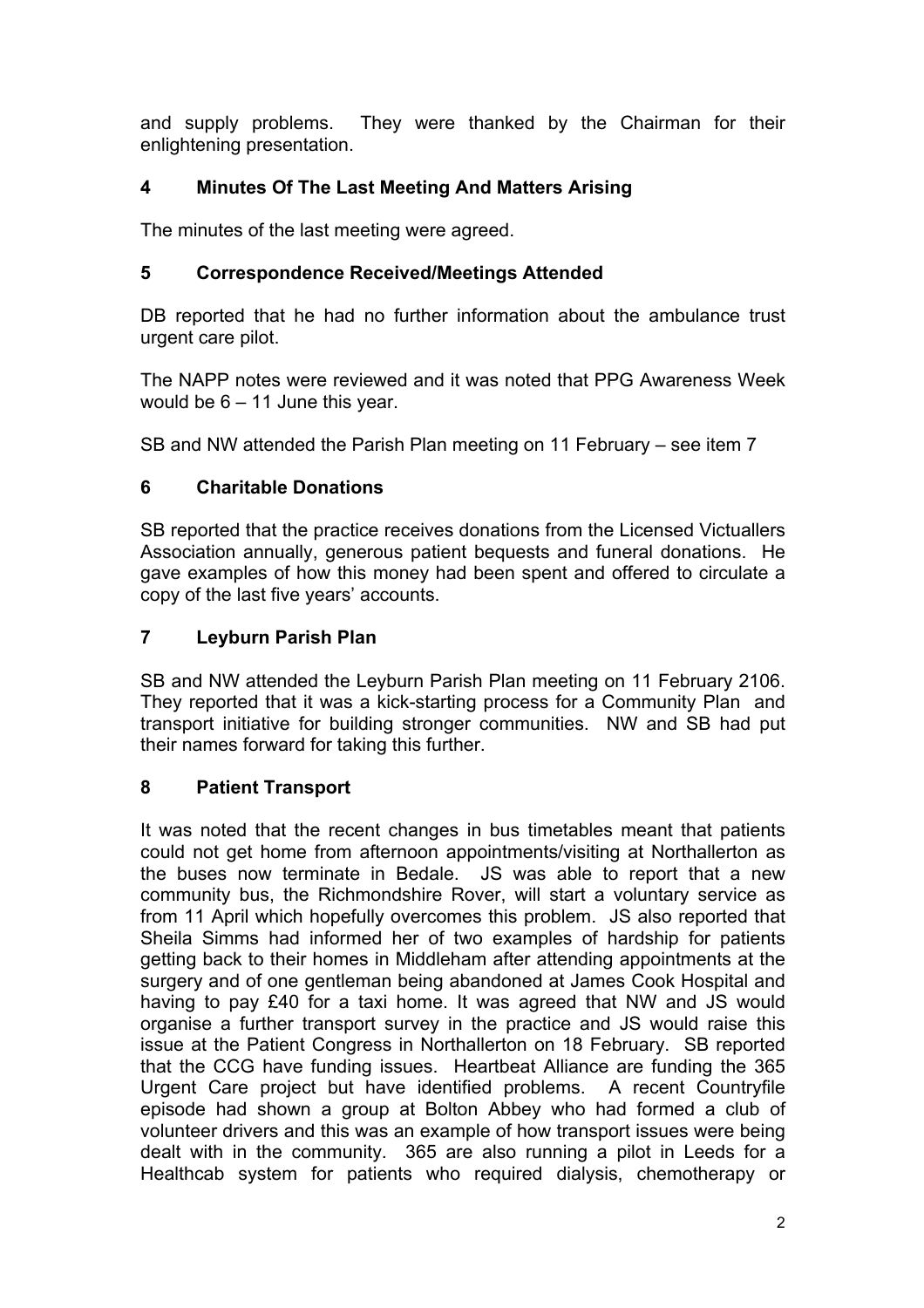radiotherapy treatment. It was felt that a short information leaflet for patients about transport options may be helpful; NW and JS to liaise regarding the production of this.

### **9 Raising Awareness**

a Newsletter/Noticeboard/Website

MB will prepare the next newsletter and include items on shared care and the transport survey.

It was suggested that four big posters may be more effective and it was suggested looking for posters on transport, shared care, choice and on-line services would be appropriate.

SB reported that the website had been refreshed. It was agreed that NW would review the practice website quarterly.

b Open Evening 6 -11 June

It was agreed to hold the opening evening on Thursday 10 June.

c Future Speakers/Members Presentations

DB was asked to give his presentation at the next meeting. Members were asked to think about future speakers at committee meetings.

d Shared Care

It was agreed that posters about shared care should be placed on the noticeboard.

e Dales Project

SB reported that he was expecting announcements soon from the CCG about the project and he understood that it was still progressing.

### **10 Monitoring Practice Performance**

a Online Access To Health Records

Committee members are acting as guinea pigs trialling the on-line access to their patient records and after a minor glitch this is all working well and all patients are to be encouraged to sign up for access to their records. A query was raised regarding Access to Medical Records and SB reported that currently only coded information was being shown to avoid any problems with third party information. SB reported that there were ongoing problems with hospital discharge letters not being timely or legible. The CCG is currently requesting examples of these letters. It was noted that the practice is now on Facebook.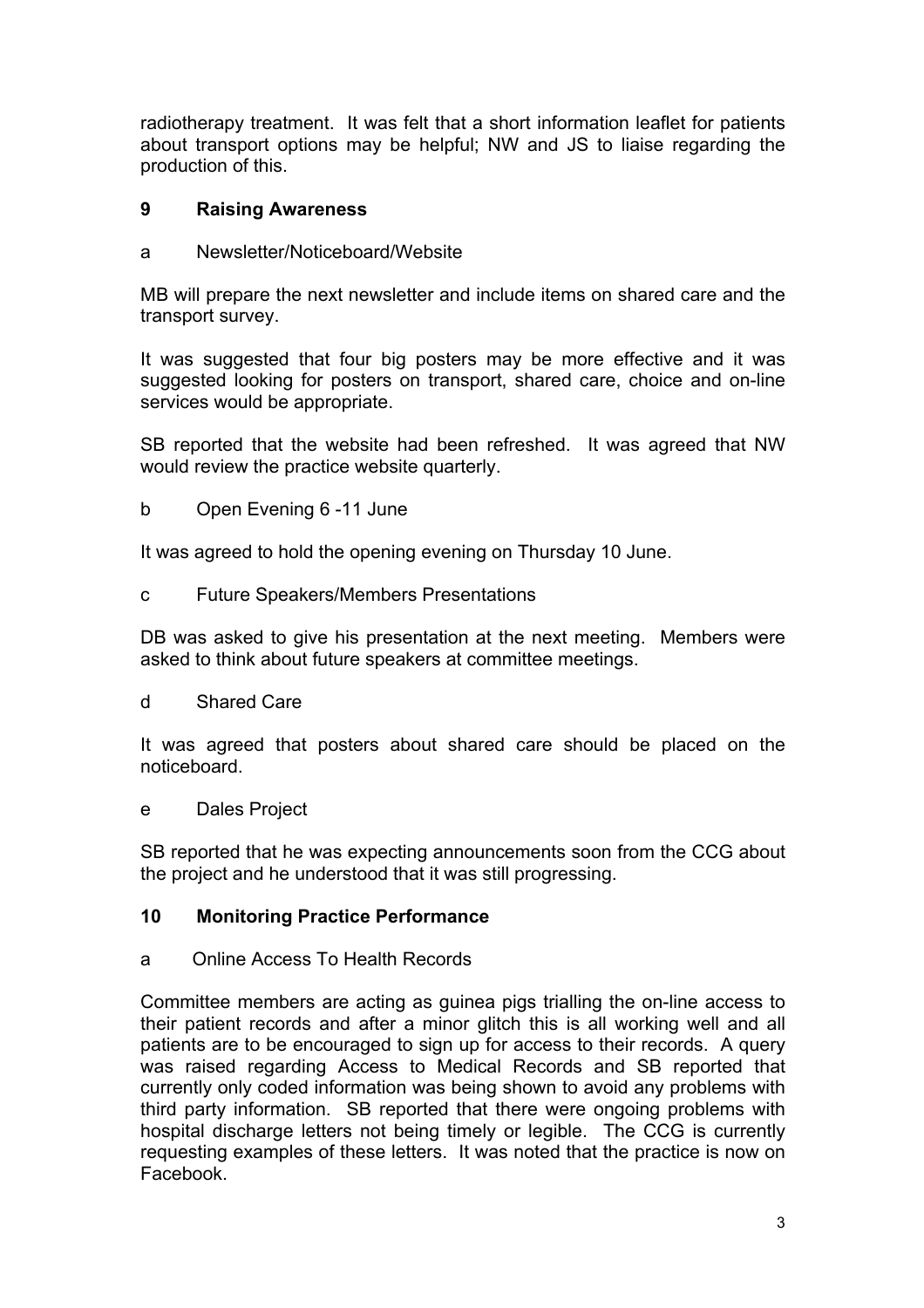#### b Missed Appointments

SB reported that there were very few missed appointments which was very commendable.

c Extended Hours

SB reported that this facility was still popular with most appointments filled.

d Friends and Family Test

SB had nothing to report on this item.

e Outpatient Clinics

Uptake of these clinics is still slow. SB reported that the orthopaedic and gynaecology clinics have restrictions on what can be referred but patients were pleased to be offered the opportunity to attend these clinics when they were appropriate.

#### f Vitrucare

SB reported that the pilot should start in March subject to assurances from Vitrucare.

g CQC Inspections.

SB reported that Thirsk had experienced a CQC inspection and that the practice will be given two weeks' notice of their inspection.

### **11 Patient Choice**

a NHS Regional Patient Choice Event (Newcastle 29 February)

JS has volunteered to attend this event.

### **12 Practice/CCG/Heartbeat Alliance Update and News**

#### a Harewood Medical Practice

SB reported that subject to formal approval on 1 March 2016, Leyburn Medical Practice will take over at Harewood on 1 April 2016. They are currently in the process of recruiting GP's to work there. SB confirmed that there was already one paramedic at Harewood. SB also understood that there was a PPG at Harewood.